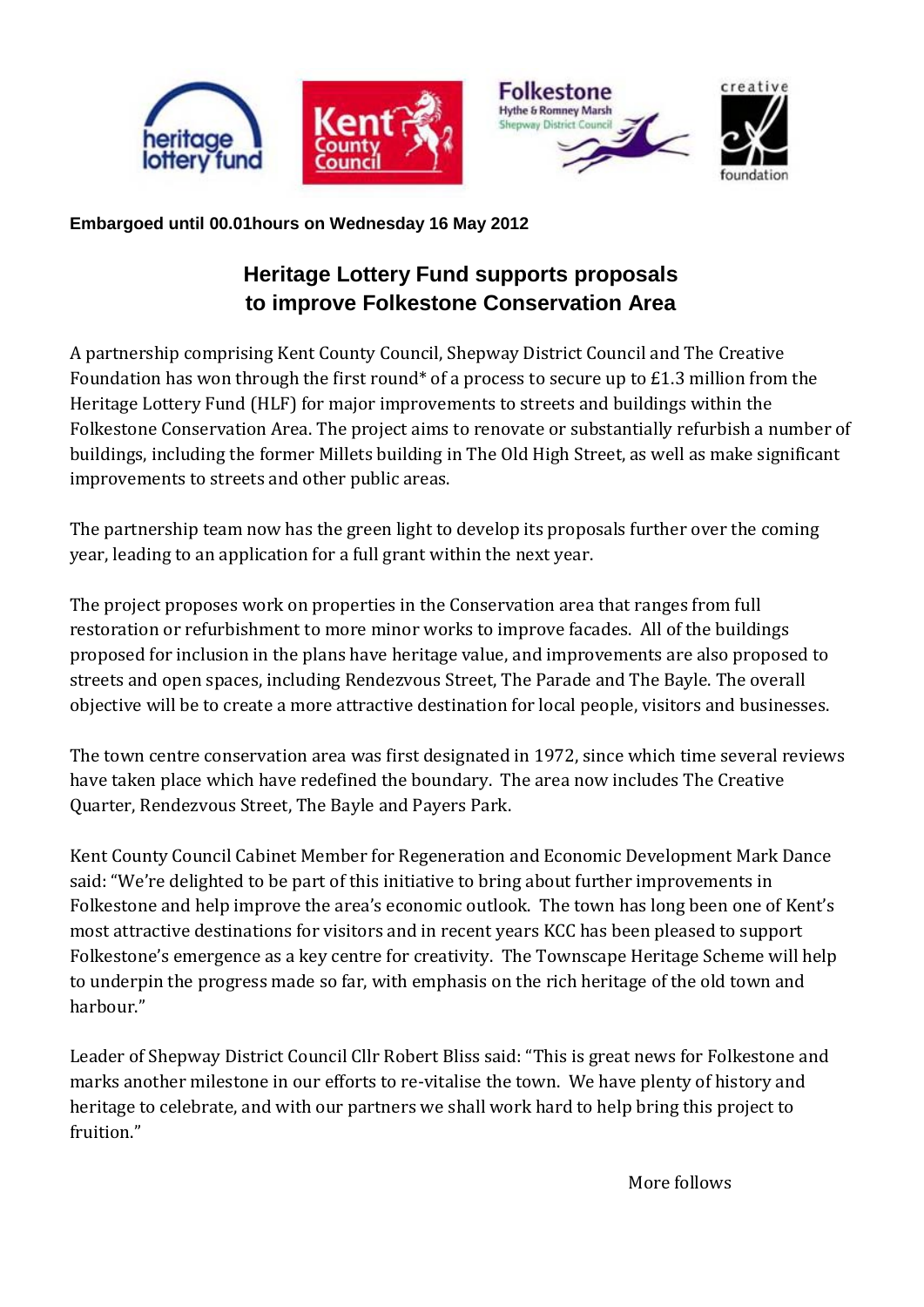## **Heritage Lottery Fund supports Folkestone proposals/2**

Chief Executive of The Creative Foundation Alastair Upton said: "We're really pleased to have played a part in securing this support from the Heritage Lottery Fund. Obtaining funding from sources like this will be very helpful in making our streets look more attractive, so that the people who work and live here and the people who come to visit and shop in the area can enjoy their surroundings."

Stuart McLeod, Head of the Heritage Lottery Fund South East, said: "HLF investment goes well beyond the bricks and mortar of a building. THI schemes can really help turn around local economies, not only by improving how they look and feel, but by prompting business start-ups and creating training opportunities. Folkestone is an important historic town and we are pleased to be able to provide much-needed support to Kent County Council, project partners and local residents for these vital restoration plans."

**\_\_\_\_\_\_\_\_\_\_\_\_\_\_\_\_\_\_\_\_\_\_\_\_\_\_\_\_\_\_\_\_\_\_\_\_\_\_\_\_\_\_\_\_\_\_\_\_\_\_\_\_\_\_\_\_\_\_\_\_\_\_\_\_\_\_\_\_\_\_\_\_\_\_\_\_\_\_\_\_\_\_\_\_\_\_\_\_\_\_\_\_\_\_\_\_\_\_\_\_\_\_\_\_\_\_\_\_\_\_\_\_\_**

#### **ENDS**

#### **Notes to editors**

## **About the Heritage Lottery Fund**

Using money raised through the National Lottery, the Heritage Lottery Fund (HLF) sustains and transforms a wide range of heritage for present and future generations to take part in, learn from and enjoy. From museums, parks and historic places to archaeology, natural environment and cultural traditions, we invest in every part of our diverse heritage. HLF has supported over 30,000 projects, allocating £4.9billion across the UK. Website: www.hlf.org.uk

\*A Townscape Heritage Initiative (THI) earmarked first-round pass means that money has been set aside by the Heritage Lottery Fund (HLF) for the scheme in question. Competition at this stage is tough, and while it does not guarantee funding, it is an indication of positive support. The applicants can then progress to the second round and submit a further, fully-developed application to secure the full award. This early level of strong financial commitment means that THIs can build strong partnerships with the assurance that funding for their scheme is in place provided their final proposals develop well.

HLF's Townscape Heritage Initiative (THI) encourages partnerships of local organisations to carry out repairs and other works to a number of historic buildings, structures or spaces. Grants range from £500,000 to £2m. To date, HLF has invested over £214m regenerating towns that have suffered serious social and economic decline. The deadline for first-round applications is 31 October and decisions will be made in March 2013.

#### **About the partnership members**

**The Creative Foundation** is a charity that is playing a leading role in the regeneration of Folkestone's old town. It is investing some £48 million in partnership with The Roger De Haan Charitable Trust, mainly on restoration and refurbishment of run-down buildings in the old town for use by individuals and businesses working in the creative sector.